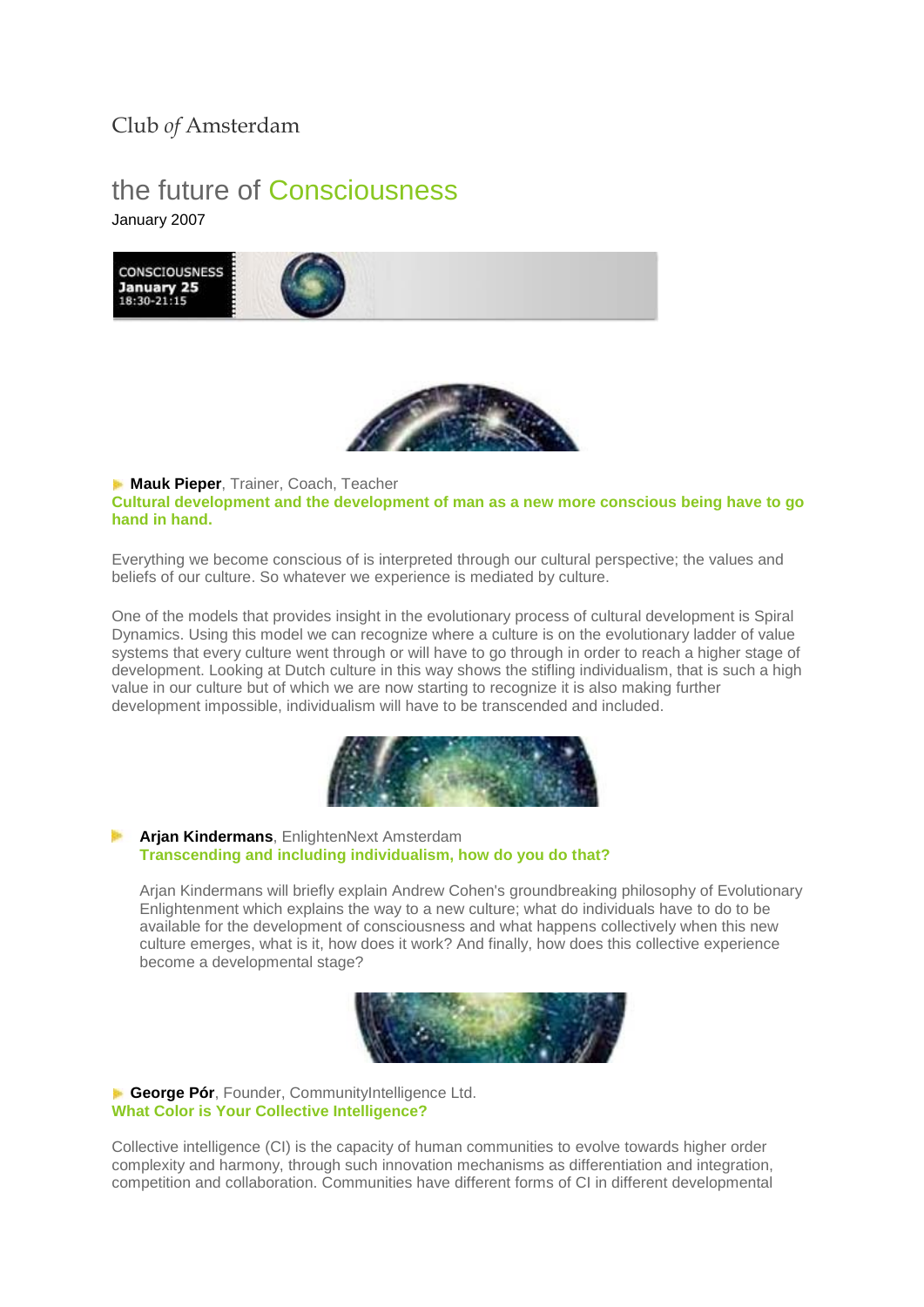stages. A form of CI is wiser, more evolved than another if it's driven by an authentic, collective self, rather than a collective ego. Get smarter about telling the difference because CI is both outside and inside you. Learn how to upgrade yours.



**19:00** - 20:00

**Welcome** by our Moderator ▶ Homme Heida, Promedia, Member of the Club of Amsterdam Round Table

## **Part I:**

**Mauk Pieper**, Trainer, Coach, Teacher **Cultural development and the development of man as a new more conscious being have to go hand in hand.** 

**Arjan Kindermans**, EnlightenNext Amsterdam **Transcending and including individualism, how do you do that?** 

**George Pór**, Founder, CommunityIntelligence Ltd. **What Color is Your Collective Intelligence?**

20:00 - 20:30 Coffee break with drinks and snacks.

20:30 - 21:15 **Part II:** Panel followed by an open discussion.



**Mauk Pieper** Trainer, Coach, Teacher

He studied Political and Social Sciences at the University of Amsterdam. Over the last 14 years he was a student of Ted Wilson, spiritual teacher and founder of Centrum Venwoude. Mauk Pieper is trainer, coach and teacher for the last ten years. [www.venwoude.nl](http://www.venwoude.nl/)



**Arjan Kindermans** EnlightenNext Amsterdam

Arjan Kindermans (1961) has been a student of Andrew Cohen since 1995 and has led EnlightenNext Amsterdam since 2001. As one of Cohen's close collaborators, Kindermans has presented numerous lectures and seminars on Evolutionary Enlightenment and has facilitated numerous workshops on Enlightened Communication.